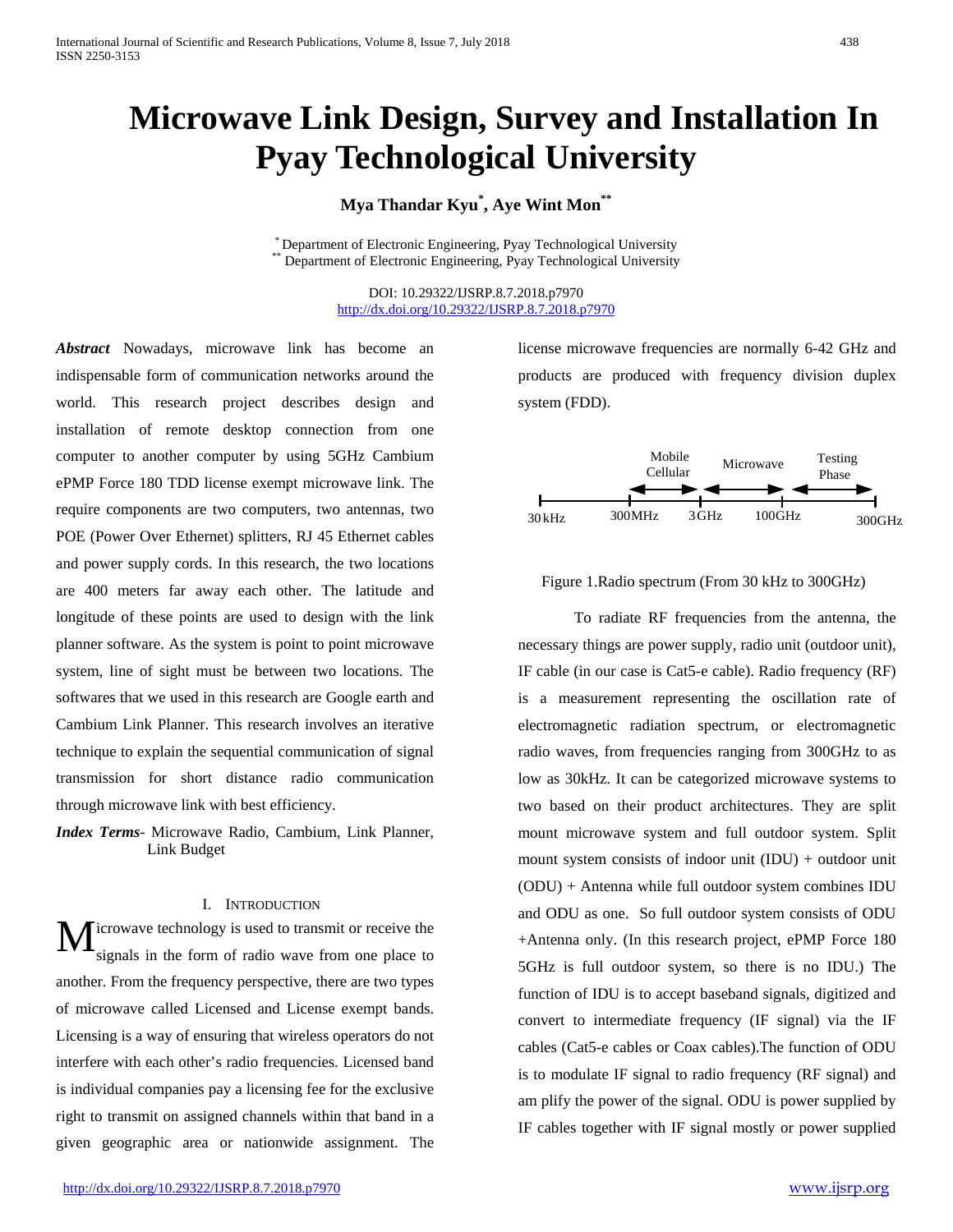with separate cables rarely. The function of the antenna is to do the directivity of RF signal to the desired direction.



Figure 2. Typical Full Outdoor Microwave System

## II. PROPOSED SYSTEM

This research project consists of two computers, one microwave hop, two POE splitters, RJ 45 Ethernet cables and power supply cord. In these installation, the microwave hop product is ePMP Force 180 5GHz. The ePMP Force 180 5GHz subscriber module is the next generation of the ePMP 5GHz integrated radio offering a higher-gain, integrated 16 dBi patch antenna. Installation and alignment are easy with the adjustable mounting bracket and the Force 180 is small, sleek and equipped with Gigabit Ethernet port to deliver the maximum throughput. POE (splitter) which is supplied together with ePMP has two ports which are Gigabit data port and Gigabit data + Power port. Data + Power slot is connected to the equipment by using RJ 45 Ethernet cable to provide power and data while another port is connected to the computer to configure in the beginning stage and to do access in the later stage.



Figure 3. Block Diagram of Proposed System

III. MICROWAVE LINK DESIGN

The goal of this research project is to access remote desktop connection to another computer via 5GHz ePMP Force 180. This research operates with two sections, which are:

- Hardware (Equipment)
- **Software**

## 3.1 Hardware (Equipment)

This involves two antennas (ePMP Force 180 5GHz), two computers, two POE (power over Ethernet), four RJ 45 and power supply. At first, two antennas must be placed into line of sight. POE (splitter) has two slots which are Gigabit data and Gigabit data  $+$  Power. Data  $+$  Power slot is connected to the antenna slot by using RJ 45 and another slot is connected to the computer to configure the parameters. And then, POE is supplied to the DC input power.

### 3.1.1 ePMP Force 180 5GHz

The ePMP Force 180 5GHz subscriber module is 5GHz Integrated Radio offering a higher-gain, integrated 16 dBi patch antenna. Installation and alignment are easy with the adjustable mounting bracket and the Force 180 is small, sleek and equipped with Gigabit Ethernet port to deliver the maximum throughput. It has the exceptional reliability and quality that users have come to expect from the ePMP product line and adds some significant performance enhancements. This radio comes in a small, sleek form factor but delivers high performance. The antenna gain is increased by 3 dB to 16 dBi which will provide a 40% increase in range. It comes equipped with a Gigabit Ethernet port so that nothing will limit this product in delivering the maximum throughput. The radio module is powered by POE and the Ethernet port has the unique capability of being powered from a POE injector that conforms to standard pin outs or from a POE injector that conforms to Cambium pin outs. This makes it possible to upgrade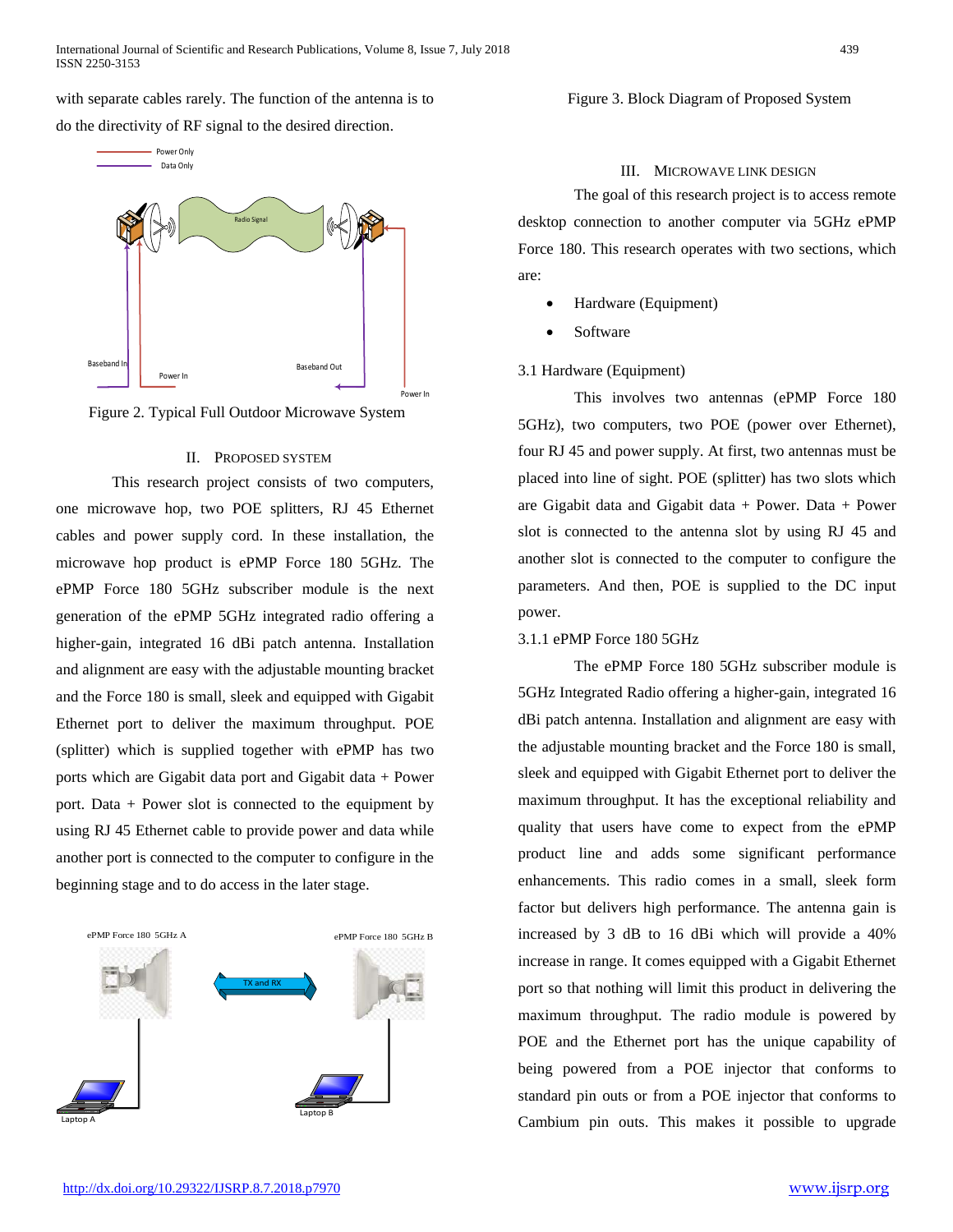existing radio locations to the Force 180 without changing the POE injector. It also includes an adjustable mounting bracket that eases the task of installing and properly aligning the radio.



Figure 4. ePMP Force 180 5GHz

## 3.2 Software

In this research, the software that used are Google earth and Link planner. The desired points are measured with GPS and compare on the map by using Google earth software. The latitude and longitude of these points are used to design with the link planner software. When design the position of antennas, need to change the value of band, product, ePMP PTP mode, bandwidth and modulation to get best result of availability and capacity.

## 3.2.1Link Planner

Calculating the achievable availability of a microwave link is carried out on the basis of statistical methods. Currently there are now available software solutions from a number of companies which enable the microwave link planner to calculate and configure rapidly and effectively the microwave link. All of this software is based on uniform guidelines of the International Telecomunication Union (ITU). Cambium link planner is free software provided by Cambium and it is easy to use. In this research, Link Budget is calculated by the followings equations:

The received power of antenna 2 can be calculated by using link planner equation.

| Rxpower $2= EIRP1$ -Free space loss + Antenna gain2 | (1) |
|-----------------------------------------------------|-----|
| EIRP $1 = Tx$ power $1 +$ Antenna gain 1            | (2) |
| where,                                              |     |

 $Rx$  power  $2 =$  received power of antenna 2

Tx power  $1 =$  transmitted power of antenna 1 EIRP = Effective Isotropic Radiated Power

For one microwave link, availability and the capacity of the link are the most important factors. So these two factors need to meet the target since the design stage. Availability is a function of fade margin and fade margin is the difference of sensitivity and received power. Capacity of the microwave link is directly proportional to the channel spacing and modulation schemes. To provide faster capacity, channel spacing need to be wide as well as need to use higher modulation schemes. In our project, availability target is 99.99% and capacity target is 50 Mbps.

Fade Margin =Received signal–Sensitivity of the radio (3)

The received power depends upon free space loss and effective isotropic radiated power (EIRP). EIRP is the addition of transmitted power and antenna gain. The transmitted power depends on the product type and brand while antenna gain can be controlled by changing antenna size. Free space loss depends on frequency and the distance between two antennas.

$$
Freespace Loss = (4\P df/c)^2
$$
 (4)

where, d is the distance between two antennas in miles.

## IV. SURVEY, DESIGN AND CONFIGURATION 4.1Site Survey

In our project, we located latitude and longitude of point 1 and point 2 using Google Earth and installed hardware equipment step by step. Latitude and Longitude of point 1 and Latitude and Longitude of point 2 are shown in Figure 5. and Figure 6.



18850921.60N 95820907.10E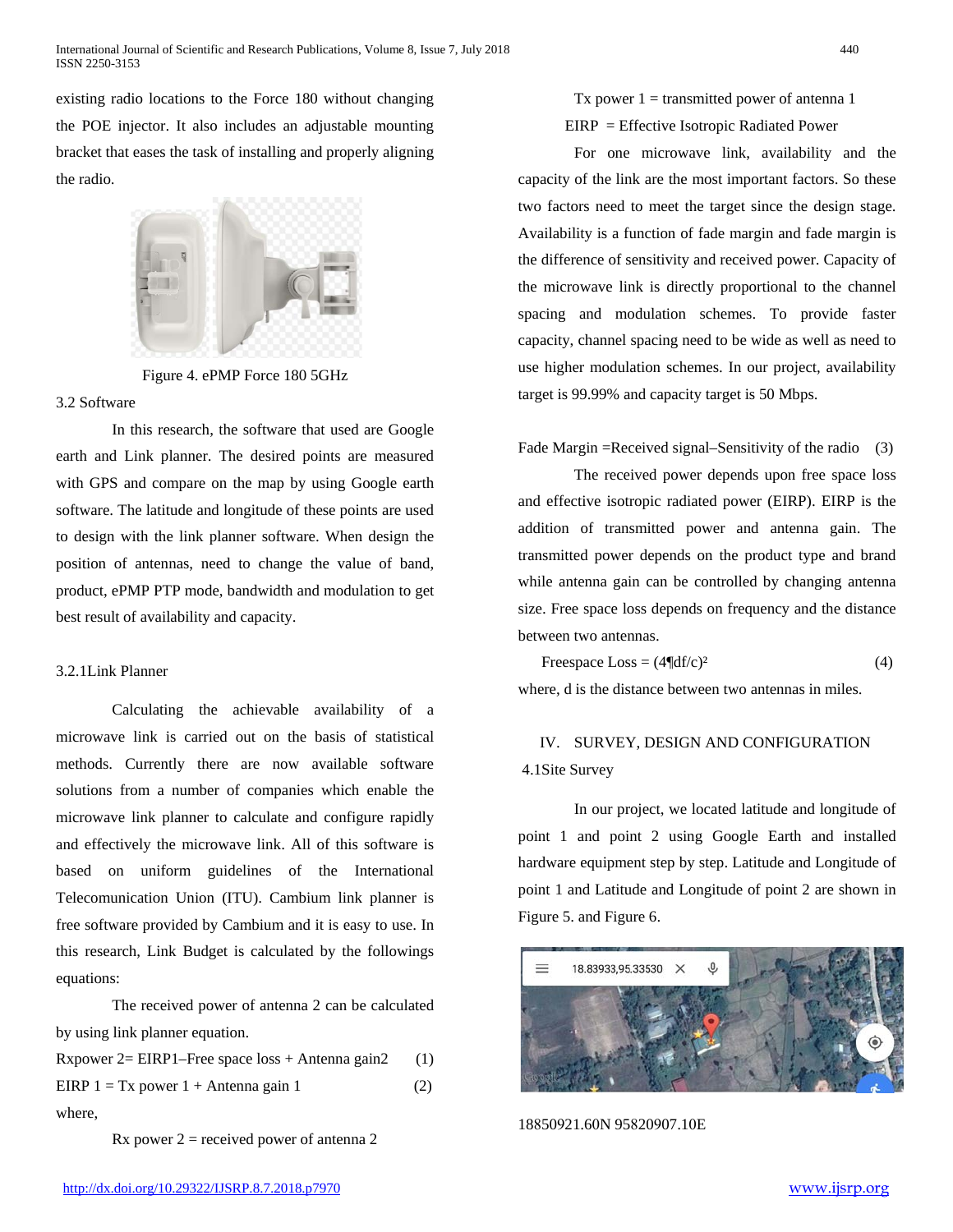International Journal of Scientific and Research Publications, Volume 8, Issue 7, July 2018 441 ISSN 2250-3153

## Figure 5. Latitude and Longitude of point 1



18850917.50N 95819952.80

Figure 6. Latitude and Longitude of point 2

## 4.2 Design Criteria

After site survey, we design the microwave link by using cambium network link planner step by step.



Figure 7. Site of point 1





Figure 9. Microwave Link between Two Points



## Figure 10. Path Profile between Point 1 and Point 2

Check that the profile is accurate and identify any obstructions that may affect signal quality. The profile can be verified using Google Earth(TM), maps, GPS data and site visits. It is particularly important to verify the antenna heights, to measure interference and to identify obstructions near both ends of the Fresnel zone. The following Table shows the design parameter of the research project.

## Table 1. Result of Design Parameter

| Summary                                  |                                                                                    |  |
|------------------------------------------|------------------------------------------------------------------------------------|--|
| Link Name                                | Point2 to Point1                                                                   |  |
| Profile Type                             | Line-of-Sight                                                                      |  |
| <b>Equipment Type</b>                    | ePMP Force 180                                                                     |  |
| Maximum Obstruction                      | 0 meters                                                                           |  |
| <b>Link Distance</b>                     | 0.438 kilometers                                                                   |  |
| Free Space Path Loss                     | 100.23 dB                                                                          |  |
| <b>Excess Path Loss</b>                  | 0.00 dB                                                                            |  |
| User IP Throughput Expectation Aggregate | Aggregate 102.41 Mbps assuming ePMP Force 180<br>Series running the 3.4.1 software |  |
| <b>RF Frequency Band</b>                 | 5.4 GHz (5470 to 5725 MHz)                                                         |  |
| <b>RF Channel Bandwidth</b>              | 20 MHz                                                                             |  |

## V. TESTS AND RESULTS

In this research project, we want to send the data between two computers and control the remote desktop connection from other computer. So, we want to access remote desktop connection. Figure11 shows remote desktop connection between two computers. In Figure 12, wireless in monitor will be up so that the project would be operated. In Figure 13, the eAlign in tools change if the interference have between point 1 and point 2 antennas. If the value of